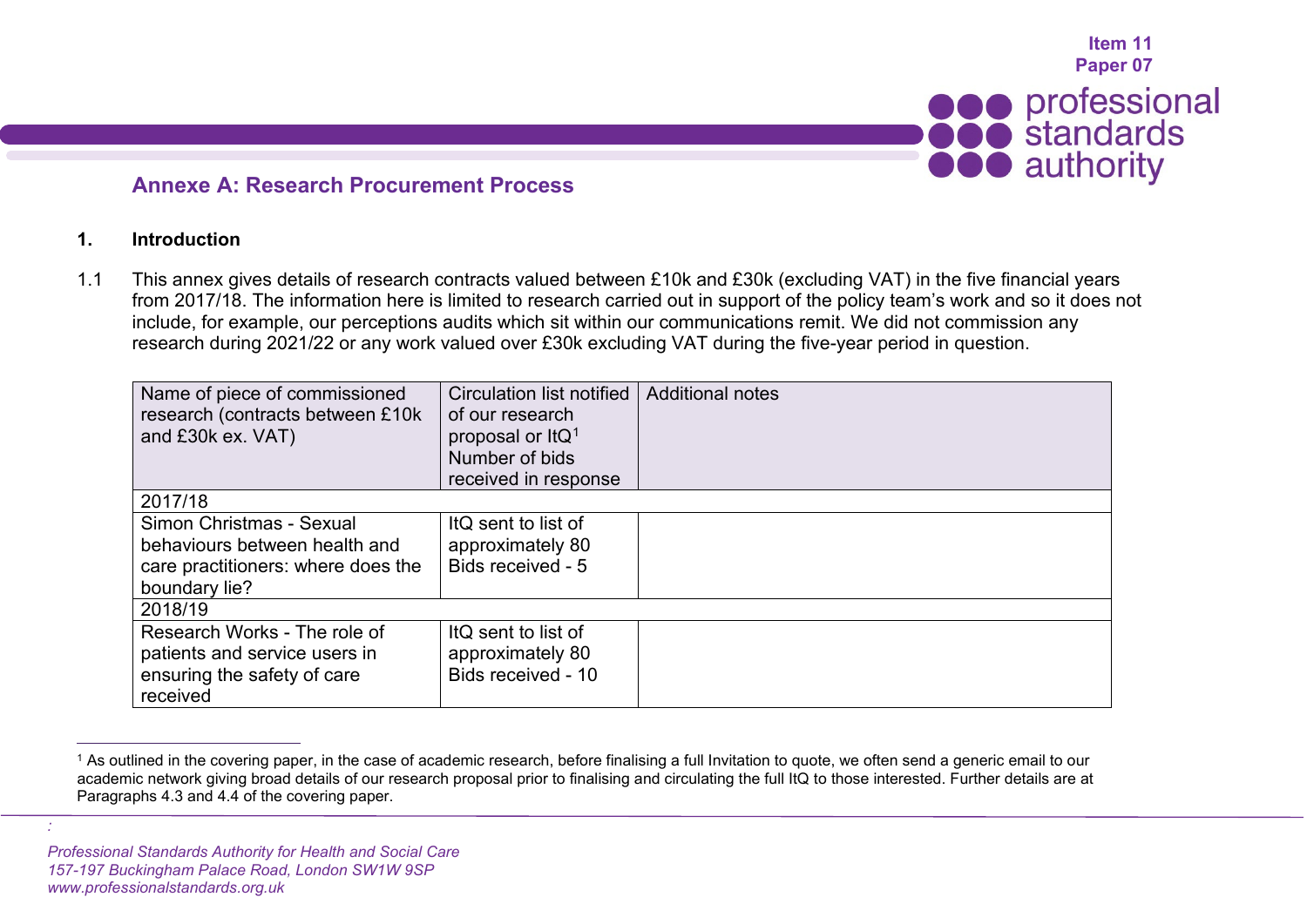| Dr Paul Sanderson - Consensual<br>disposal: Insights from the<br>decision-making literature                                                                                  | Research proposal<br>sent to list of over<br>100<br>Bids received - 1                                   | Since we had circulated widely the research proposal<br>(and therefore sought bids from over three possible<br>suppliers), this was not classified as an exemption. The<br>one bid we received met our criteria for the research.                                                                                                                                                            |  |  |
|------------------------------------------------------------------------------------------------------------------------------------------------------------------------------|---------------------------------------------------------------------------------------------------------|----------------------------------------------------------------------------------------------------------------------------------------------------------------------------------------------------------------------------------------------------------------------------------------------------------------------------------------------------------------------------------------------|--|--|
| <b>Research Department of Medical</b><br><b>Education UCL Medical School -</b><br>Developing a methodology to<br>assess the consistency of fitness<br>to practise outcomes   | Research proposal<br>sent to list of over<br>100<br>Bids received - 8                                   |                                                                                                                                                                                                                                                                                                                                                                                              |  |  |
| Professor Rosalind Searle,<br>University of Glasgow - Sexual<br>misconduct in health and social<br>care: Understanding types of<br>abuse and perpetrators' moral<br>mindsets | Not applicable - see<br>additional note                                                                 | We sought an exemption because the research built on<br>an earlier analysis of fitness to practise data by<br>Professor Searle.<br>Since Professor Searle already had knowledge of the<br>data that would be further analysed, it was agreed that<br>the work could not reasonably or efficiently be<br>conducted by anybody else. This approach minimised<br>the sharing of sensitive data. |  |  |
| 2019/20                                                                                                                                                                      |                                                                                                         |                                                                                                                                                                                                                                                                                                                                                                                              |  |  |
| Community Research - The patient<br>and public perspective on future<br>fitness to practise processes                                                                        | ItQ sent to list of<br>approximately 80<br>Bids received - 9                                            |                                                                                                                                                                                                                                                                                                                                                                                              |  |  |
| Cardiff University, Research and<br>Innovation Services - A review of<br>research into health and care<br>professional regulation                                            | ItQ sent to list of over<br>100<br>Bids received $-9$<br>(including from<br>international<br>academics) |                                                                                                                                                                                                                                                                                                                                                                                              |  |  |
| 2020/21                                                                                                                                                                      |                                                                                                         |                                                                                                                                                                                                                                                                                                                                                                                              |  |  |
| Simon Christmas Ltd - Patient,<br>carer, public and professional<br>perspectives on the principle of                                                                         | ItQ sent to list of 6<br>Bids received - 3                                                              | As an exception, in 2020/21, we contacted a small<br>number of agencies in advance of finalising the<br>Invitation to quote in order to check how they were<br>operating during a period of Covid restrictions. We then                                                                                                                                                                      |  |  |